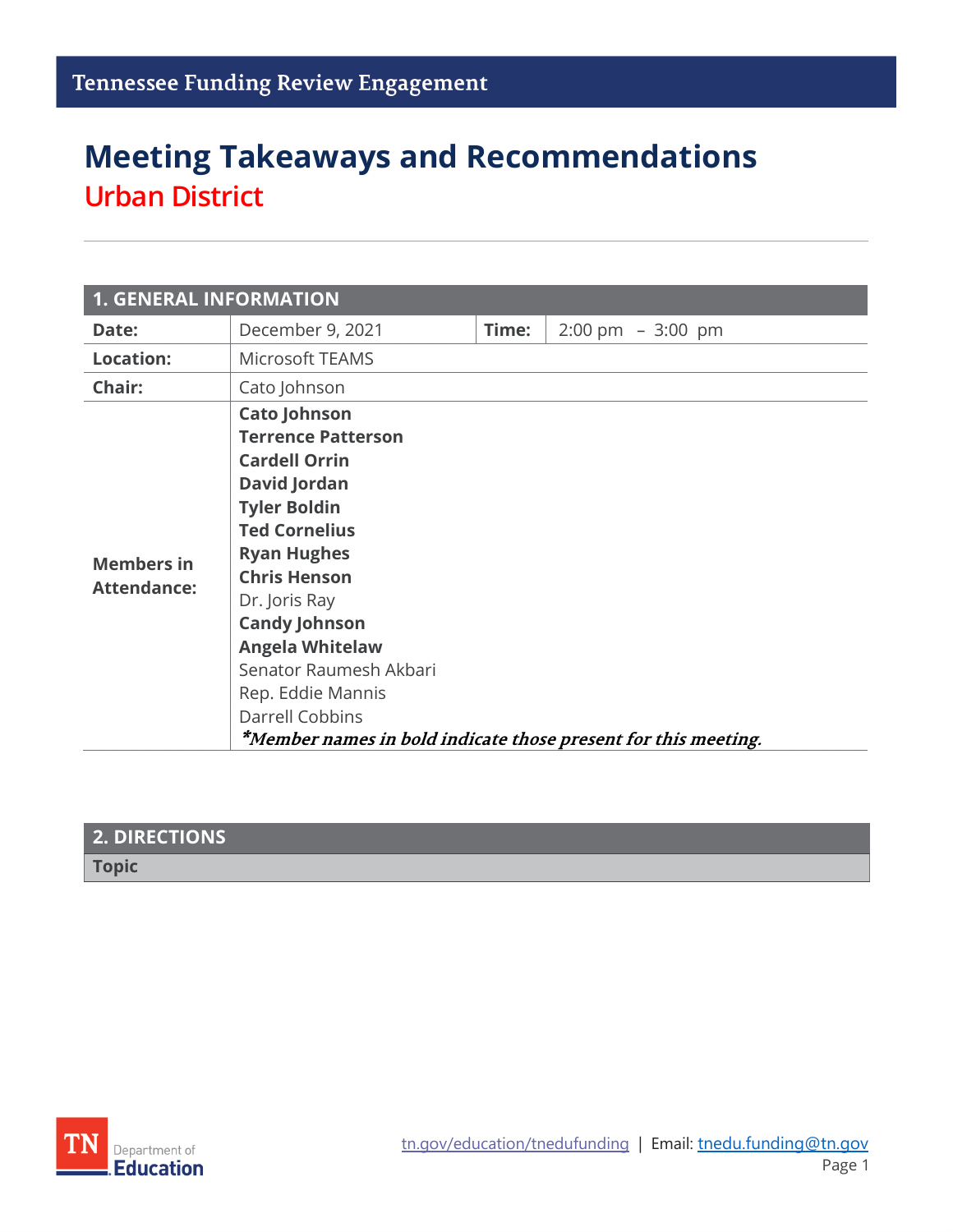Please list specific resources that you would like to see incorporated into the funding formula. (In other words, what resources do you think are most important so that the cost of those resources can be included. It does not mean a district MUST spend money in a certain way, only that they would be funded to do so). Please indicate whether each resource is a:

- **Must Have:** Those resources required as a result of federal and/or state law, for safety, or similar.
- **Should Have:** Those resources that may not be mandatory but are essential to ensure the student or student group receives access to a quality education.
- **Nice to Have:** Those resources that are not mandatory and not essential, but (1) may provide a clear and added benefit to students and (2) have a clear return on the investment related to student achievement and future success.
- **Long Shot:** All other resource ideas.

For each resource, please assign a cost to the resource, if you have it. Subcommittees may assign those amounts, but please also know that resource values will also be reviewed with additional input submitted by LEAs, national experts, and research.

#### **Public Feedback Comments**

|                | <b>Subcommittee Comments</b>                                                                                                                                                                                                                                                                                                                                                                                                                                                                                                           |  |  |
|----------------|----------------------------------------------------------------------------------------------------------------------------------------------------------------------------------------------------------------------------------------------------------------------------------------------------------------------------------------------------------------------------------------------------------------------------------------------------------------------------------------------------------------------------------------|--|--|
| <b>Base</b>    | Teacher salaries and benefits- number of positions and adequate<br>$\bullet$<br>salaries<br>Teachers - attracting those with specialized skills working with certain<br>$\bullet$<br>subsets of students<br>Principals / assistant principals / librarians<br>$\bullet$<br>Social workers<br>Counselor – the ratios do not come close to the need- Factors impacting<br>$\bullet$<br>(62%) are within the neighborhoods and the dynamics outside of school<br>walls<br>Instructional materials<br>$\bullet$<br>Technology<br>$\bullet$ |  |  |
| <b>Weights</b> | Whole child supports (services - nutrition, before care/after care)<br>$\bullet$<br>Subcultures/subcommittees (ex. In Davidson county but have greater<br>$\bullet$<br>vulnerabilities)<br>Youth involved in juvenile justice, homeless students<br>$\bullet$                                                                                                                                                                                                                                                                          |  |  |

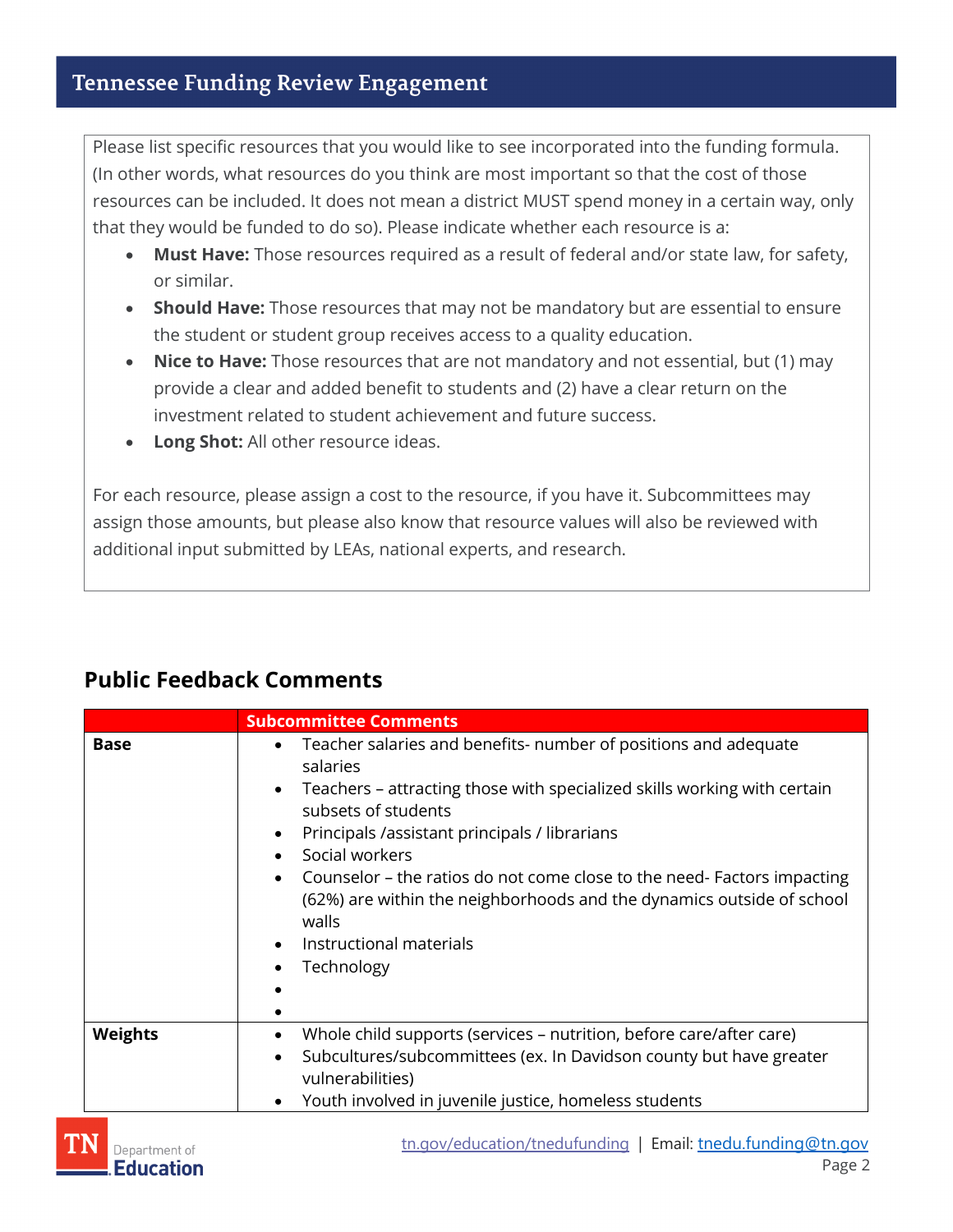## **Tennessee Funding Review Engagement**

|                       | Race and ethnicity<br>$\bullet$<br>Mobility in large school districts                                                                                                                                                                                                                                                                                                                                                                                                                                                                                                                  |
|-----------------------|----------------------------------------------------------------------------------------------------------------------------------------------------------------------------------------------------------------------------------------------------------------------------------------------------------------------------------------------------------------------------------------------------------------------------------------------------------------------------------------------------------------------------------------------------------------------------------------|
|                       | Economically Disadvantaged - large number of families (undocumented)<br>$\bullet$<br>that don't qualify and aren't captured in the current formula<br>Mental health - ACES/Trauma (tiered based on data)                                                                                                                                                                                                                                                                                                                                                                               |
|                       |                                                                                                                                                                                                                                                                                                                                                                                                                                                                                                                                                                                        |
| <b>Direct Funding</b> | RTI and RTI2B<br>$\bullet$<br>DEI practices of the school (diversity of the school - hiring practices)<br>٠<br>PD and training for teachers<br>$\bullet$<br>More dollars - currently underfunding - larger pie<br>Whole child/whole family<br>Technology<br>$\bullet$<br>Summer programming<br>$\bullet$<br>Apprenticeships, Internships<br>٠<br>Adjustment for higher cost of doing business in urban districts/setting<br>(cost of living, cost of housing, etc.)<br>Incentivize districts/schools forming partnerships with non-profits and<br>$\bullet$<br>community organizations |
| <b>Outcomes</b>       | Self-reported student survey (mental health measures, ACES, etc.)<br>$\bullet$<br>Going to college and college completion rates (persistence)<br>٠<br>9 <sup>th</sup> grade on-track rates<br>$\bullet$<br>Closing the achievement gap<br>٠<br>Reading proficiency<br>$\bullet$<br>Pathways What pathway/ are they on a path                                                                                                                                                                                                                                                           |
| <b>Other</b>          | Must emphasize why this list is important for urban districts<br>$\bullet$<br>Need to look at considerations for funding - don't move away from ADM<br>$\bullet$<br>and move to ADA - this would have negative impact on urban districts                                                                                                                                                                                                                                                                                                                                               |

### **Resource Feedback**

**MUST HAVE**